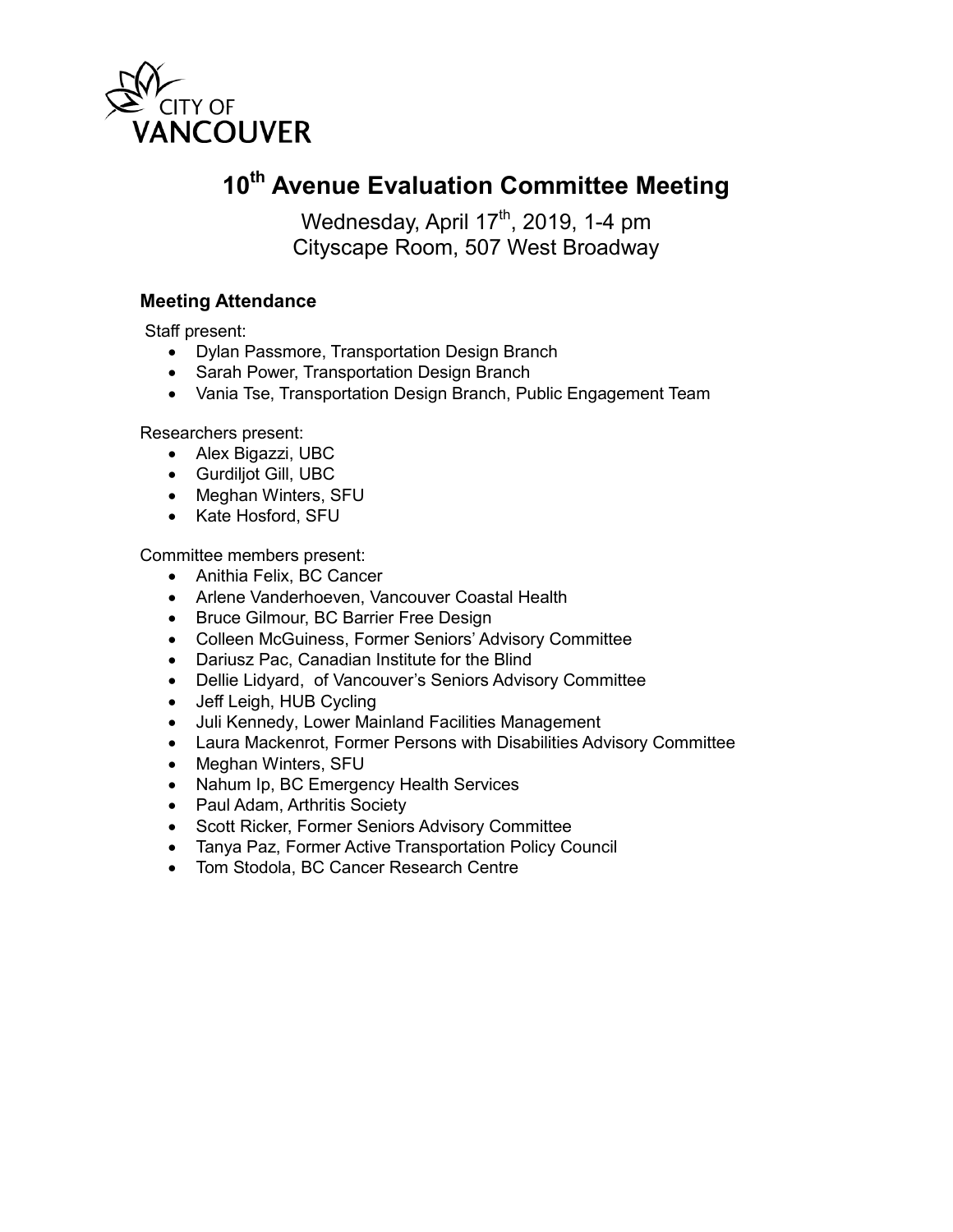| <b>Agenda Item</b>                                                                                                                                                                                                                                                                                                                                                                                                                                                                                                                                                                                                                                                                                                                                                                                                                                                                     | <b>Action</b><br><b>Required</b> |
|----------------------------------------------------------------------------------------------------------------------------------------------------------------------------------------------------------------------------------------------------------------------------------------------------------------------------------------------------------------------------------------------------------------------------------------------------------------------------------------------------------------------------------------------------------------------------------------------------------------------------------------------------------------------------------------------------------------------------------------------------------------------------------------------------------------------------------------------------------------------------------------|----------------------------------|
| <b>Welcome and Introduction</b>                                                                                                                                                                                                                                                                                                                                                                                                                                                                                                                                                                                                                                                                                                                                                                                                                                                        |                                  |
| Facilitators reviewed the agenda, followed by roundtable introductions.                                                                                                                                                                                                                                                                                                                                                                                                                                                                                                                                                                                                                                                                                                                                                                                                                | N/A                              |
| <b>Project Update</b>                                                                                                                                                                                                                                                                                                                                                                                                                                                                                                                                                                                                                                                                                                                                                                                                                                                                  |                                  |
| City staff provided an update on construction; Phase 1 (Oak St. to Willow<br>St.) of the project is complete, with some spot improvements already<br>underway. The evaluation of Phase 1 is also underway. Construction of<br>Phase 2 (Willow St. to Cambie St.) is currently planned to begin in early<br>2020.                                                                                                                                                                                                                                                                                                                                                                                                                                                                                                                                                                       | N/A                              |
| <b>Recap of Committee's Work and Role</b>                                                                                                                                                                                                                                                                                                                                                                                                                                                                                                                                                                                                                                                                                                                                                                                                                                              |                                  |
| City staff reviewed the involvement of the Evaluation Committee to date,<br>which includes Committee feedback from a pair of 10 <sup>th</sup> Avenue guided<br>tours on Oct. 25, 2018 and Jan. 21, 2019.                                                                                                                                                                                                                                                                                                                                                                                                                                                                                                                                                                                                                                                                               |                                  |
| Role of the Committee at this meeting is to review with staff the data<br>collection process, which includes providing preliminary impressions and<br>feedback on the UBC/SFU research studies, and identify outstanding<br>items for staff to consider or include in spot improvements and future<br>construction on 10 <sup>th</sup> Ave. between Oak St. and Cambie St.                                                                                                                                                                                                                                                                                                                                                                                                                                                                                                             | N/A                              |
| <b>Links to Wider City Initiatives</b>                                                                                                                                                                                                                                                                                                                                                                                                                                                                                                                                                                                                                                                                                                                                                                                                                                                 |                                  |
| City staff discussed a few broader City initiatives that are related to the<br>work on 10 <sup>th</sup> Ave.                                                                                                                                                                                                                                                                                                                                                                                                                                                                                                                                                                                                                                                                                                                                                                           |                                  |
| <b>Slow Spaces</b> – Aside from $10th$ Avenue Corridor Project, the conversation<br>around respectful transportation behaviour has been a recurring theme<br>with many City initiatives such as VIVA public spaces, protected bike lane<br>corridor projects (e.g. pedestrian crossings in front of Science World, or<br>concerns of seniors on the Seawall), and accessibility work. Staff are in<br>the process of defining a 'slow spaces' campaign to encourage more<br>respectful travel behaviour, learn from the public, and help people feel<br>more comfortable getting around the city. The work on 10 <sup>th</sup> Ave., including<br>both the academic research on road user interactions, pilot infrastructure,<br>and educational interventions, would be part of a multi-faceted approach<br>to encourage all road users to behave more respectfully with one another. | N/A                              |
| Accessible Street Design - City staff took the initiative to form an<br>Accessibility Working Group. The group is a collaboration between staff<br>and stakeholders to discuss and find ways to improve accessible street<br>design practices at the City, especially related to the interface between the                                                                                                                                                                                                                                                                                                                                                                                                                                                                                                                                                                             |                                  |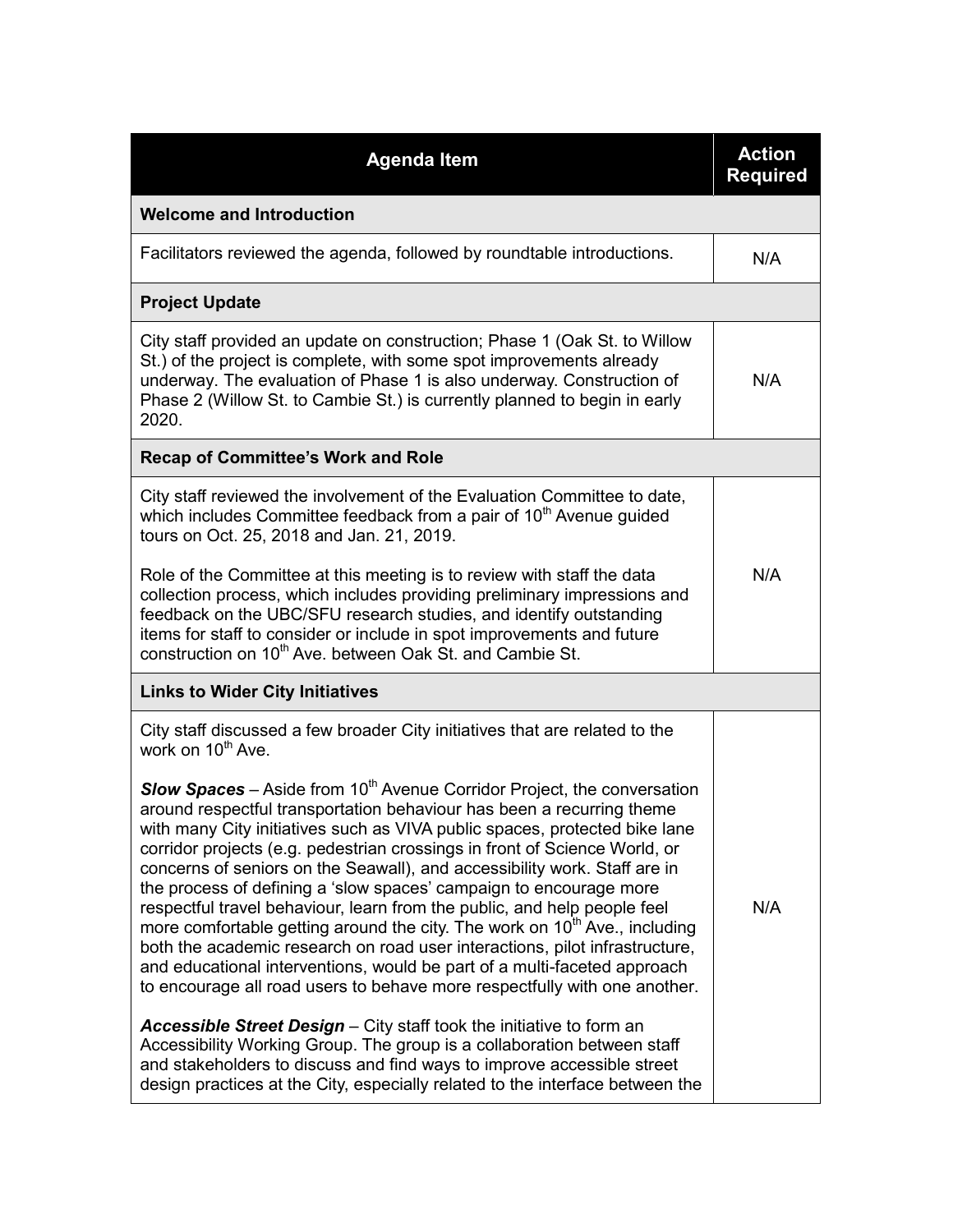| pedestrian realm and protected bike lane infrastructure. This has led to<br>new design elements that were included in the 10 <sup>th</sup> Avenue design as well<br>as other pilot locations across the city, such as a cane-detectable beveled<br>curb as well as the use of tactile walking surface indicators (TWSIs).<br>These discussions are ongoing and the City's design practices continue to<br>evolve; 10 <sup>th</sup> Avenue has played an important role in these efforts.                                                                                                                                                  |            |
|-------------------------------------------------------------------------------------------------------------------------------------------------------------------------------------------------------------------------------------------------------------------------------------------------------------------------------------------------------------------------------------------------------------------------------------------------------------------------------------------------------------------------------------------------------------------------------------------------------------------------------------------|------------|
| <b>Overview of Data Collection Efforts Underway</b><br>(please refer to attached slides and memo sent to Committee members Feb 21, 2019)                                                                                                                                                                                                                                                                                                                                                                                                                                                                                                  |            |
| City staff have received limited feedback about the segments of rubber<br>sidewalk, other than wheelchair users noting they pose more resistance to<br>travel over than concrete does. Committee members suggested that the<br>City install some educational signage next to the rubber sidewalk or in the<br>Arthritis Centre lobby. The signage would explain the purpose of the<br>rubber and include City contact information to which feedback can be<br>provided.                                                                                                                                                                   | City staff |
| Committee members requested that the signal at Ash St.& 12 <sup>th</sup> Ave.<br>include a protected signal phase for people driving eastbound to turn left.<br>City staff will continue to consider this idea, and noted that it has come up<br>in past discussions, but there is concern that this will encourage more<br>shortcutting traffic through the Hospital Zone on an already busy cross<br>street.<br>Committee members also requested that staff ensure that the new signal<br>at $10th$ Ave. and Ash St. give adequate time for people to cross.                                                                            | City staff |
| Committee members noted that the cast iron truncated domes used on<br>10 <sup>th</sup> Ave. Phase 1 do not seem to have enough contrast compared to<br>yellow. Staff noted that the initial pilot installations of truncated domes<br>used cast iron, following the lead of Toronto and Chicago, where there<br>were concerns about durability. However, in recent conversations with the<br>Seattle Department of Transportation, where the climate is nearly identical<br>to Vancouver, there appeared to be promising options using yellow<br>polycarbonate truncated dome tiles. City staff will be exploring this option<br>further. | City staff |
| Staff noted that all of the efforts on $10th$ Ave. are helping to inform City<br>practices on other projects and, in some cases, are being incorporated<br>into City design guidelines.                                                                                                                                                                                                                                                                                                                                                                                                                                                   | N/A        |
| Committee members noted that although educational sandwich boards<br>can be effective, that staff should be mindful of not placing them in<br>anybody's path of travel, as they often get moved. Staff noted that this was<br>not observed expressly on 10 <sup>th</sup> Ave. but the concern is noted for<br>consideration in future.                                                                                                                                                                                                                                                                                                    | N/A        |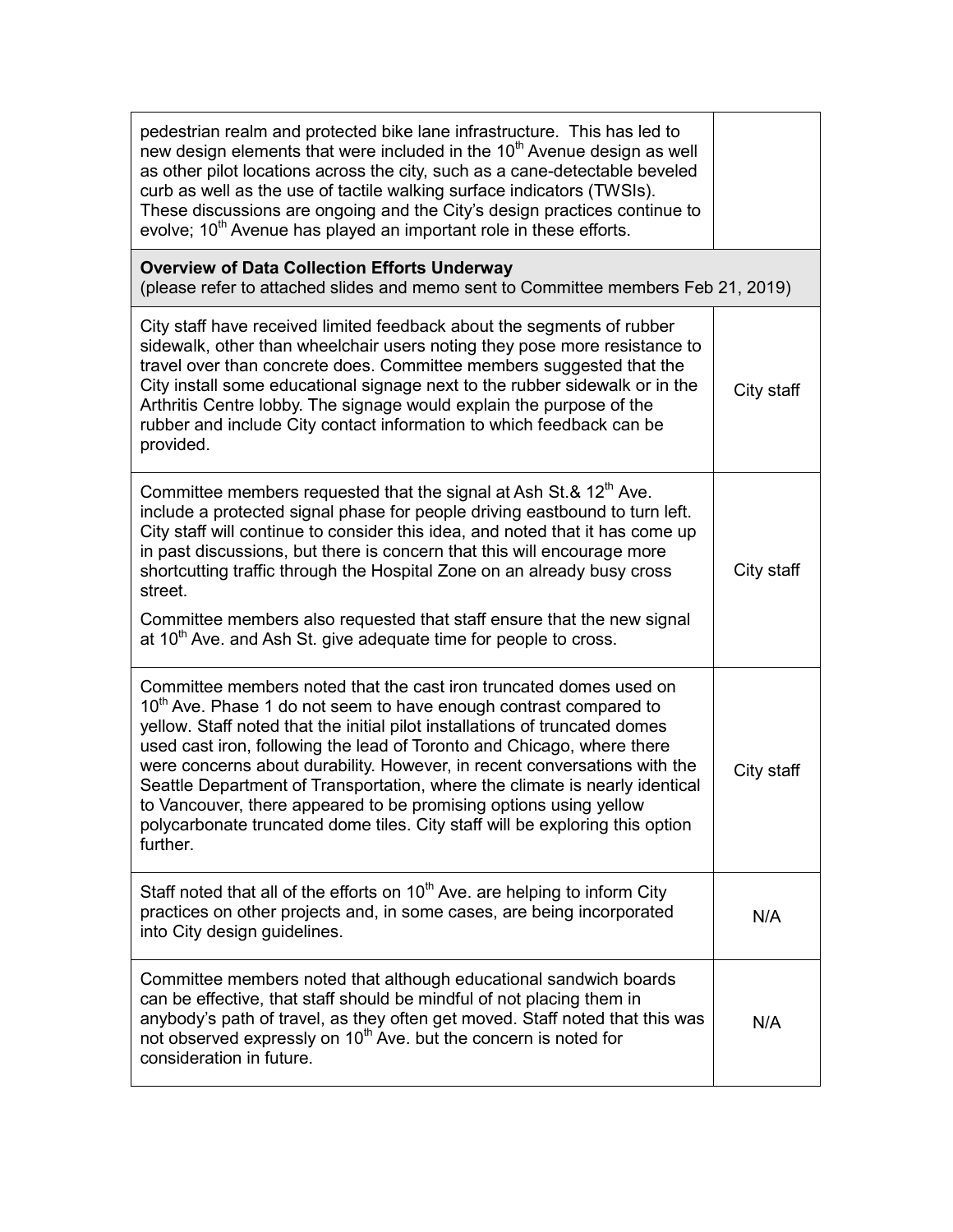| Committee members raised a concern about the interim condition for<br>eastbound bikes merging with into general traffic at Willow St. through a<br>driveway and requested that a sign be installed to warn vehicles there<br>may be bicycles merging onto road. Staff will look into the matter further.                                                                                                                                                                                                                                                                                                                                                                                                                                                                                                                                                                                                                                                                                                                                | City staff        |
|-----------------------------------------------------------------------------------------------------------------------------------------------------------------------------------------------------------------------------------------------------------------------------------------------------------------------------------------------------------------------------------------------------------------------------------------------------------------------------------------------------------------------------------------------------------------------------------------------------------------------------------------------------------------------------------------------------------------------------------------------------------------------------------------------------------------------------------------------------------------------------------------------------------------------------------------------------------------------------------------------------------------------------------------|-------------------|
| Concerns were raised that ambulances have to yield to people walking<br>and cycling at the entrance driveway to the VGH Emergency Department.<br>It was pointed out that paramedics only have right of way if they turn on<br>lights and sirens - but that is disruptive for the neighbourhood and nearby<br>residents, so they tend not to do that out of courtesy. It was also noted that<br>ambulances are not legally permitted to turn on their lights without their<br>sirens, which is different from police vehicles. As it is a legal requirement,<br>altering the behaviour requirements at this driveway would be challenging.<br>As a starting point, City staff have installed additional "emergency"<br>signage and are reviewing video footage at this driveway to better<br>understand current behaviour. Staff will consider the Committee's<br>suggestion to install a system similar to the Stanley Park Causeway,<br>whereby flashing lights at a crossing are triggered by approaching<br>pedestrians or cyclists. | City staff        |
| Committee members suggest that City staff also monitor the passenger<br>loading zone at the Eye Care Centre and incorporate results into the<br>monitoring of the Arthritis Centre passenger loading zone. Committee<br>members also suggested that the City contact HandyDart drivers to learn<br>about their experience of 10 <sup>th</sup> Ave. since the completion of Phase 1. City<br>staff will follow up.                                                                                                                                                                                                                                                                                                                                                                                                                                                                                                                                                                                                                       | City staff        |
| Committee members asked that the City consider monitoring the use of<br>the 10 <sup>th</sup> Ave. bike lanes by those in seated motorized scooters.                                                                                                                                                                                                                                                                                                                                                                                                                                                                                                                                                                                                                                                                                                                                                                                                                                                                                     | City staff        |
| <b>Discussion of UBC/SFU Research</b><br>(please refer to attached slides)                                                                                                                                                                                                                                                                                                                                                                                                                                                                                                                                                                                                                                                                                                                                                                                                                                                                                                                                                              |                   |
| Meghan Winters presented preliminary findings of research and interviews<br>regarding perceptions of road user interactions at unsignalized crossings<br>on 10 <sup>th</sup> Ave.                                                                                                                                                                                                                                                                                                                                                                                                                                                                                                                                                                                                                                                                                                                                                                                                                                                       |                   |
| <b>Committee Member Feedback:</b>                                                                                                                                                                                                                                                                                                                                                                                                                                                                                                                                                                                                                                                                                                                                                                                                                                                                                                                                                                                                       |                   |
| The traffic control personnel (i.e. "flaggers") contracted for Phase 1<br>$\bullet$<br>construction did an excellent job, thanks in large part to help from<br>BC EHS representatives, and it was suggested that the City train<br>them in a similar way for Phase 2 construction.                                                                                                                                                                                                                                                                                                                                                                                                                                                                                                                                                                                                                                                                                                                                                      | <b>City Staff</b> |
| Committee members commented on pedestrians frequently<br>$\bullet$<br>crossing mid-block and asked that the City consider adding mid-<br>block crossings since walking to the end of the block may be too<br>difficult for some people.                                                                                                                                                                                                                                                                                                                                                                                                                                                                                                                                                                                                                                                                                                                                                                                                 |                   |
| Committee members noted seeing some people seemingly                                                                                                                                                                                                                                                                                                                                                                                                                                                                                                                                                                                                                                                                                                                                                                                                                                                                                                                                                                                    |                   |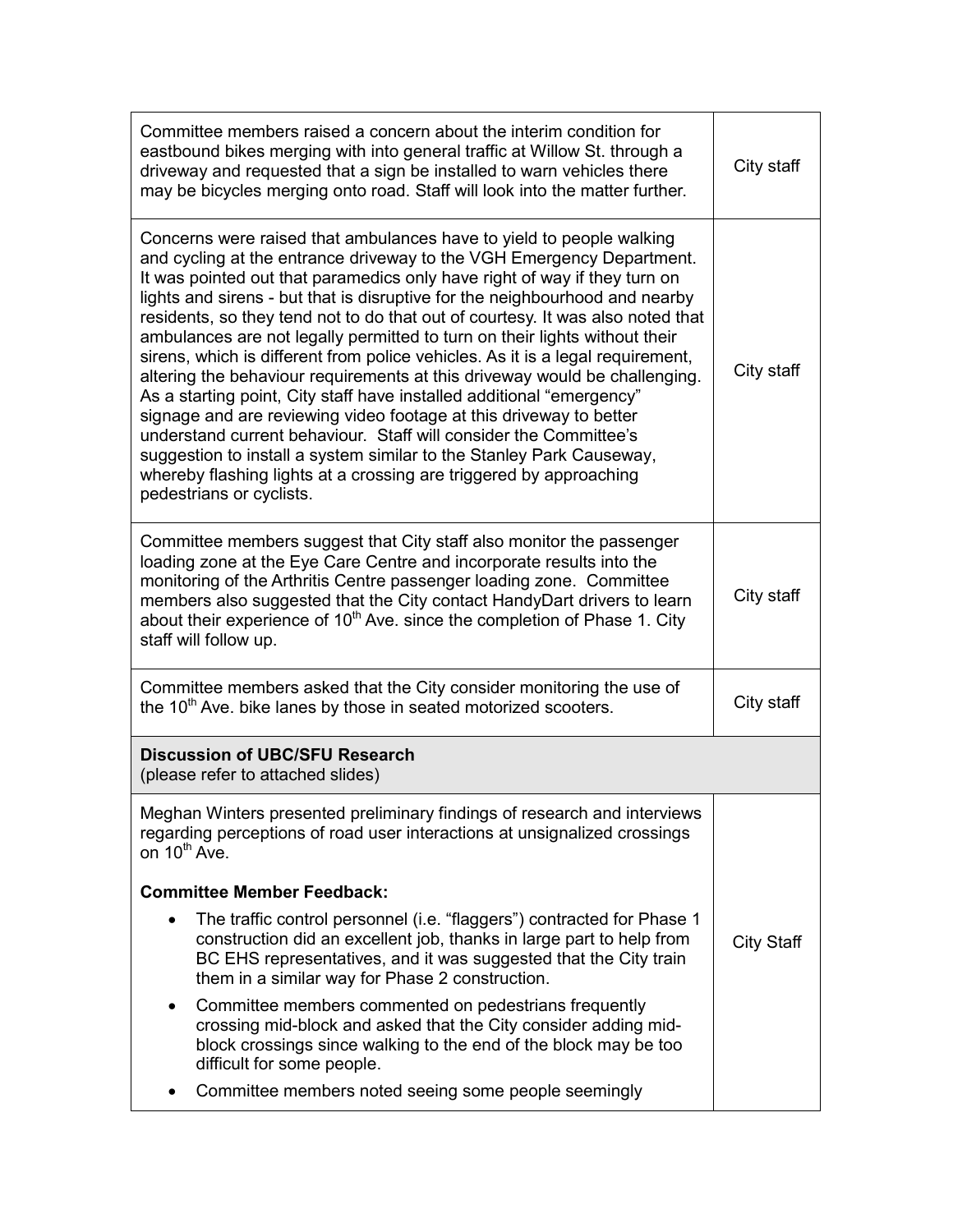|           | confused about the protected westbound left-turn signal phase at<br>10 <sup>th</sup> Ave. and Oak St. and suggested additional signage be<br>installed, particularly for people cycling eastbound, who may think<br>they just haven't been detected by the traffic signal equipment.                                                                                                                                                                  |  |
|-----------|-------------------------------------------------------------------------------------------------------------------------------------------------------------------------------------------------------------------------------------------------------------------------------------------------------------------------------------------------------------------------------------------------------------------------------------------------------|--|
| $\bullet$ | Committee members noted that they received feedback from<br>people who regularly cycle that when they watched the video<br>footage in the online survey of road user interactions, they had an<br>"aha moment" and realized how uncomfortable it might be under<br>some situations for a pedestrian to have someone cycling past<br>them so closely. Committee members suggested the City consider<br>using this survey as an broader education tool. |  |
| $\bullet$ | A request to install north-south accessible pedestrian signal (APS)<br>push buttons at 10 <sup>th</sup> Ave. and Oak St. to provide the necessary<br>audible cues for north-south crossing.                                                                                                                                                                                                                                                           |  |
| $\bullet$ | A request for consistent treatment at all intersection corners<br>(referring specifically to the north leg of Laurel St. at 10 <sup>th</sup> Ave.) for<br>people with vision impairment.                                                                                                                                                                                                                                                              |  |
| ٠         | Access to VGH Cycling Centre is an issue for people cycling<br>westbound, who are accessing the front door in a variety of ways.                                                                                                                                                                                                                                                                                                                      |  |
| $\bullet$ | Some Committee members noted feeling that the road user<br>interactions needing further attention are those at driveways,<br>especially the interim treatment of the eastbound bike lane at the<br>Blusson Centre driveway.                                                                                                                                                                                                                           |  |
| ٠         | There is a sense that the bigger concern of people cycling used to<br>be vehicles but is now interactions with pedestrians.                                                                                                                                                                                                                                                                                                                           |  |
| $\bullet$ | Some people with low vision noted that they feel less secure<br>walking along the newly constructed portion of 10 <sup>th</sup> Ave. compared<br>to sections of 10 <sup>th</sup> Ave outside the Hospital Zone. City staff will be<br>organizing follow-up site visits with those stakeholders.                                                                                                                                                       |  |

| Other aspects to follow up on                                                                                                                                                                                                                           |     |
|---------------------------------------------------------------------------------------------------------------------------------------------------------------------------------------------------------------------------------------------------------|-----|
| Committee members raised questions regarding the status of the<br>Provincial Health Services Authority's (PHSA) commitment to install a<br>surface parking lot at the northwest corner of 10 <sup>th</sup> Ave. and Ash St.                             | N/A |
| City staff from Planning and Engineering departments are continuing to<br>work with PHSA to expedite this process.                                                                                                                                      |     |
| Committee members raised questions about the possibility of making the<br>half block north of 10 <sup>th</sup> Ave. at Heather St. car free, a design concept that<br>was presented previously at 10 <sup>th</sup> Avenue Corridor project open houses. | N/A |
| During stakeholder engagement, BC Cancer representatives had<br>expressed concern that a car-free space at this location would impact<br>motor vehicle access to the BC Cancer building. Therefore, this design                                         |     |